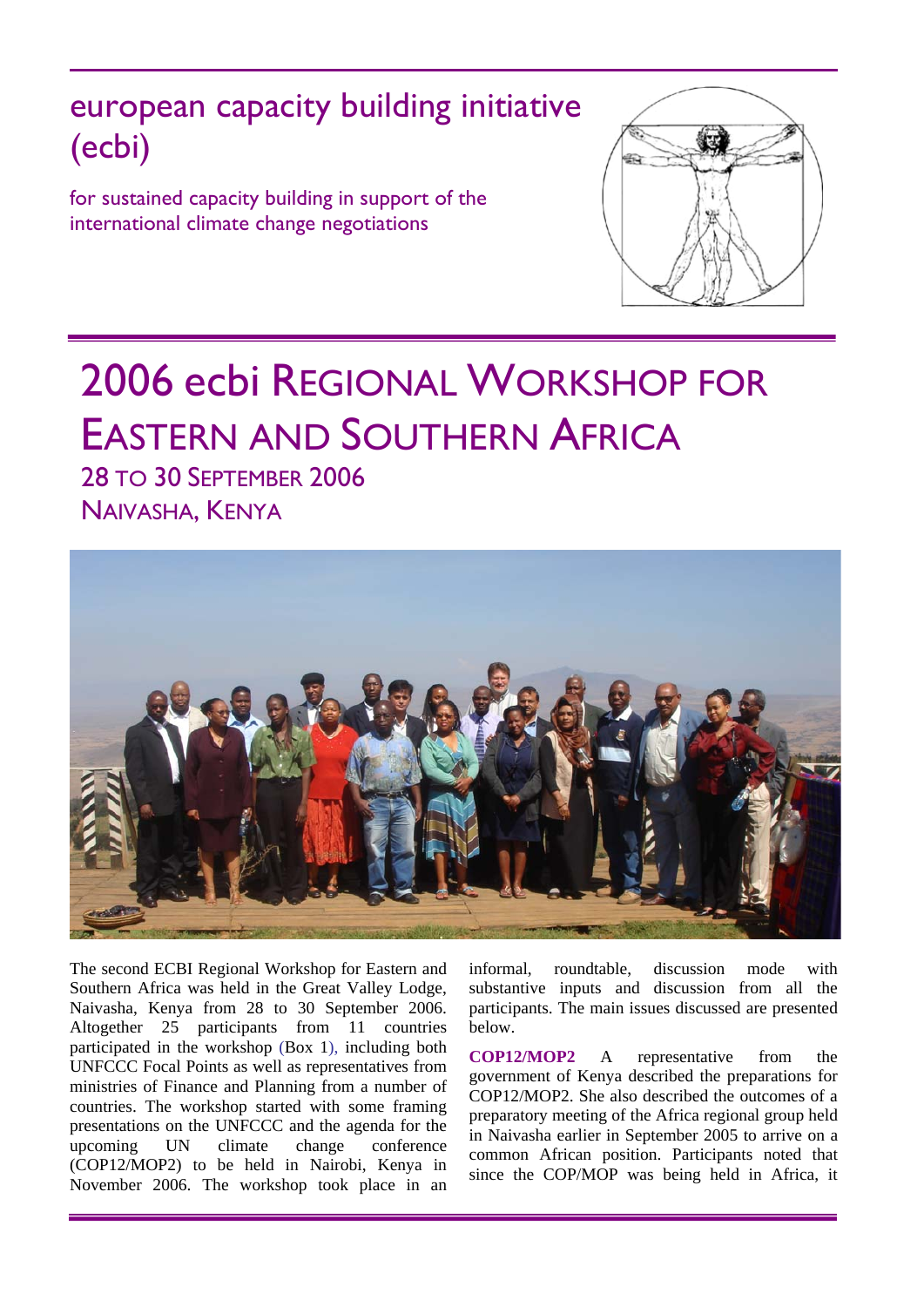presented an important opportunity for African countries to voicetheir concerns. It was therefore essential to be well prepared for the meeting .

## **Agenda of COP12/MOP2**

The agenda for the upcoming COP/MOP was discussed in some detail, and the following issues were listed as being of special interest to participants:

- Future of UNFCCC/Kyoto Protocol regime, specially the Clean Development Mechanism (CDM);
- Lack of CDM projects in Africa;
- National Adaptation Plans of Action (NAPAs);
- General adaptation issues; and
- $\bullet$  the Adaptation Fund in particular.

Some of these were then discussed in more detail.

## **Lack of CDM Projects in Africa**

The majority of countries represented reported that despite efforts to establish necessary institutional structures (such as Designated National Authorities) there were no CDM projects being developed in their countries. This led to a substantive discussion on how to enable CDM projects in African countries. The following suggestions were put forward:

- Developing project baselines for Africa-specific projects which can then be replicated in other African countries;
- $\bullet$  Seeking help from neighbouring countries (such as South Africa) who have already developed CDM projects;
- $\bullet$  Developing and sharing regional expert resources on methodologies and project development;
- Ensuring properly directed capacity building efforts for developing CDM projects ( for instance, capacity building for private sector entrepreneurs); and
- Persuading developed countries to support pilot CDM projects in each country to enable "learningby-doing".

## **Experience (so-far) with NAPAs**

Tom Downing from the Stockholm Environment Institute Oxford, and Balgis Elasha of the Sudanese Higher Council for Environment & Natural Resources presented their findings from a study on the experiences gained from the NAPAs in Africa, which was , carried out by the ECBI Policy Analysis Programme. In the ensuing discussion, participants from Least Developed Countries (LDCs) who had been involved in NAPA process shared their experiences. Several successes and shortcomings were identified. Among the successes,

- ÷ NAPAs had been quite successful in broadening the awareness of climate change amongst key stakeholder groups (specially in other ministries within governments) in every country
- $\frac{1}{2}$ NAPAs had been able to engage with nongovernmental civil society to some extent (but more work was needed)
- Most of the countries had successfully identified between 10 and 30 priority NAPA projects
- ÷ Most of the priority projects identified in the NAPAs were in some key sectors ( e.g. water and agriculture/food security)

The following shortcomings were also identified:

- Some of the NAPA project descriptions did not make clear distinctions between adaptation projects and a usual development projects
- ÷ Since they were undertaken by individual countries, NAPAs could not take cross-country issues into account
- ÷. Since NAPAs were focused on projects, they were not able to take programmatic issues into account
- ÷. Project descriptions includedin the NAPAs were usually too short and needed to be elaborated further

## **Adaptation Fund**

This issue, which is on the agenda for the COP/MOP in November was discussed in some detail based on a presentation by Benito Muller from ecbi. The presentation was based on previous discussions held during the ecbi Oxford Seminar and the ecbi Regional Workshop for South and South East Asia in August 2006. Many of the outcomes from the previous discussions had already been endorsed by the Africa Regional Group during its meeting in September 2006. The main demands agreed were as follows:

- ÷. The focus should be on the governance of the AF and not on who gets to manage it
- $\ddot{\bullet}$ The COP/MOP decisions must be binding for the operating entity (as opposed to merely 'giving guidance').
- ÷ The Executive Body of the operating entity should follow UNFCCC precedence in terms of representation (with an additional seat at the table for LDCs).
- $\ddot{}$ Adaptation projects should be funded on a "full adaptation cost" basis

#### **Cooperation amongst developing country groups**

Mohammad Reazuddin from the Ministry of Environment and Forests of Bangladesh, the country